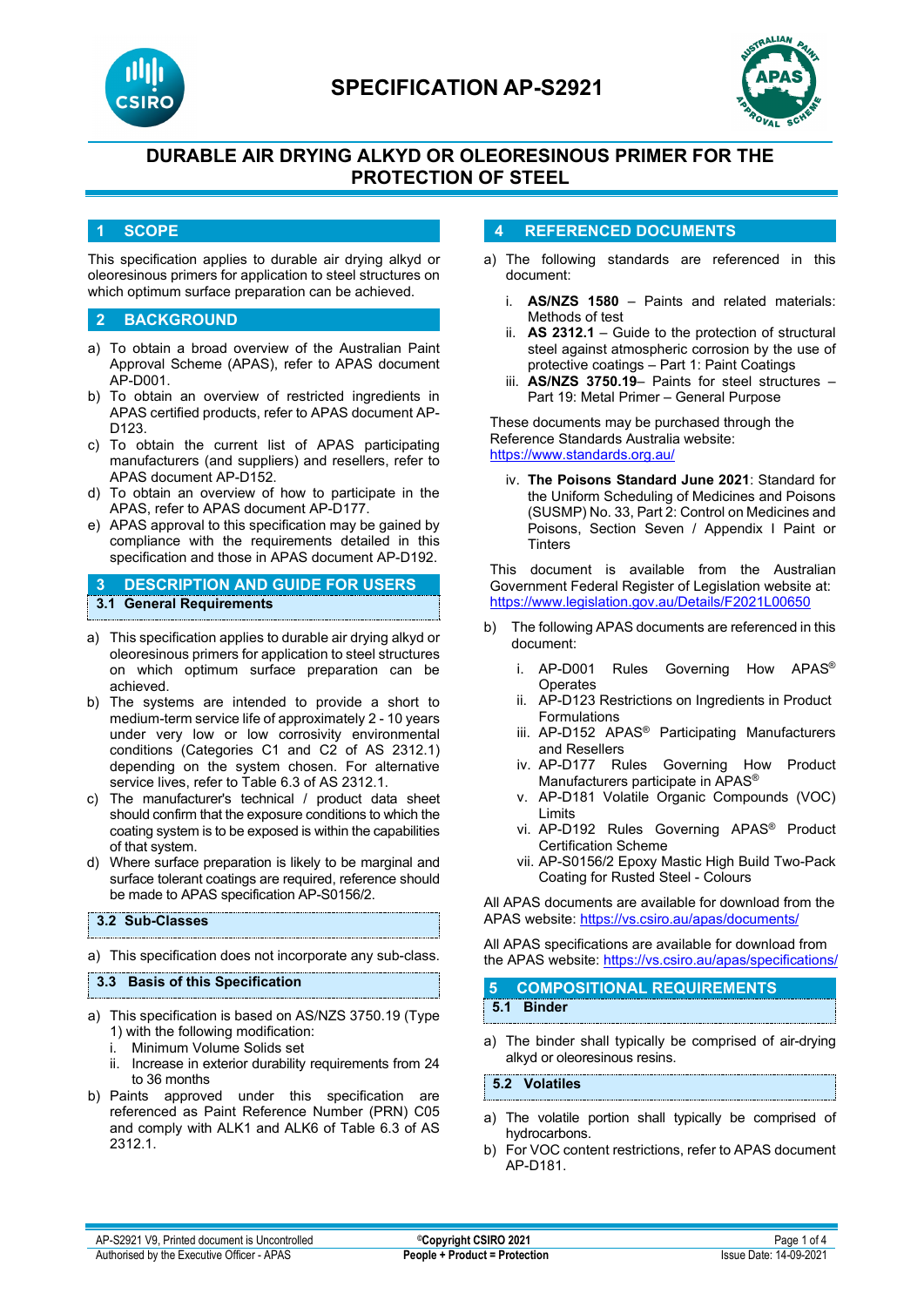

# **SPECIFICATION AP-S2921**



# **DURABLE AIR DRYING ALKYD OR OLEORESINOUS PRIMER FOR THE PROTECTION OF STEEL**

#### **5.3 Pigmentation**

a) The pigmentation shall be chosen to impart the properties detailed in clause 7, Table 1 below.

#### **5.4 Colour**

a) Products approved under this specification are normally available in a limited range of colours e.g., red oxide.

**6 PRODUCT APPROVAL REQUIREMENTS 6.1 General Requirements**

a) The product and its application for approval shall comply with the relevant requirements of APAS document AP-D192 during the life of the approval.

#### **6.2 Technical Requirements**

a) The product shall comply with **all** the requirements of clause 7, Table 1 below.

### **6.3 Health and Safety Requirements**

- a) The manufacturer's Safety Data Sheet (SDS) must be studied closely prior to using the product and complied with during use of the product.
- b) As products covered by this specification typically contain solvents, the paint is considered flammable and should be stored away from all sources of heat or ignition.
- c) Containers should be resealed immediately after use and good ventilation provided during use to minimise the risk of fire or explosion and the long-term toxic effects of absorption of the vapour into the lungs.
- d) Care should be taken to avoid contact with the skin using protective clothing and barrier cream. All pumping equipment should be adequately earthed. It is anticipated that most of these products would be applied by operators in well ventilated spray booths or in the field by operators with adequate safety equipment.
- e) Products intended for sale in Australia shall comply with all the requirements of the SUSMP. Products intended for sale in other countries shall comply with all local WHS and environmental requirements.
- f) The product shall comply with all requirements of clause 6.3 and 6.4 of APAS document AP-D192.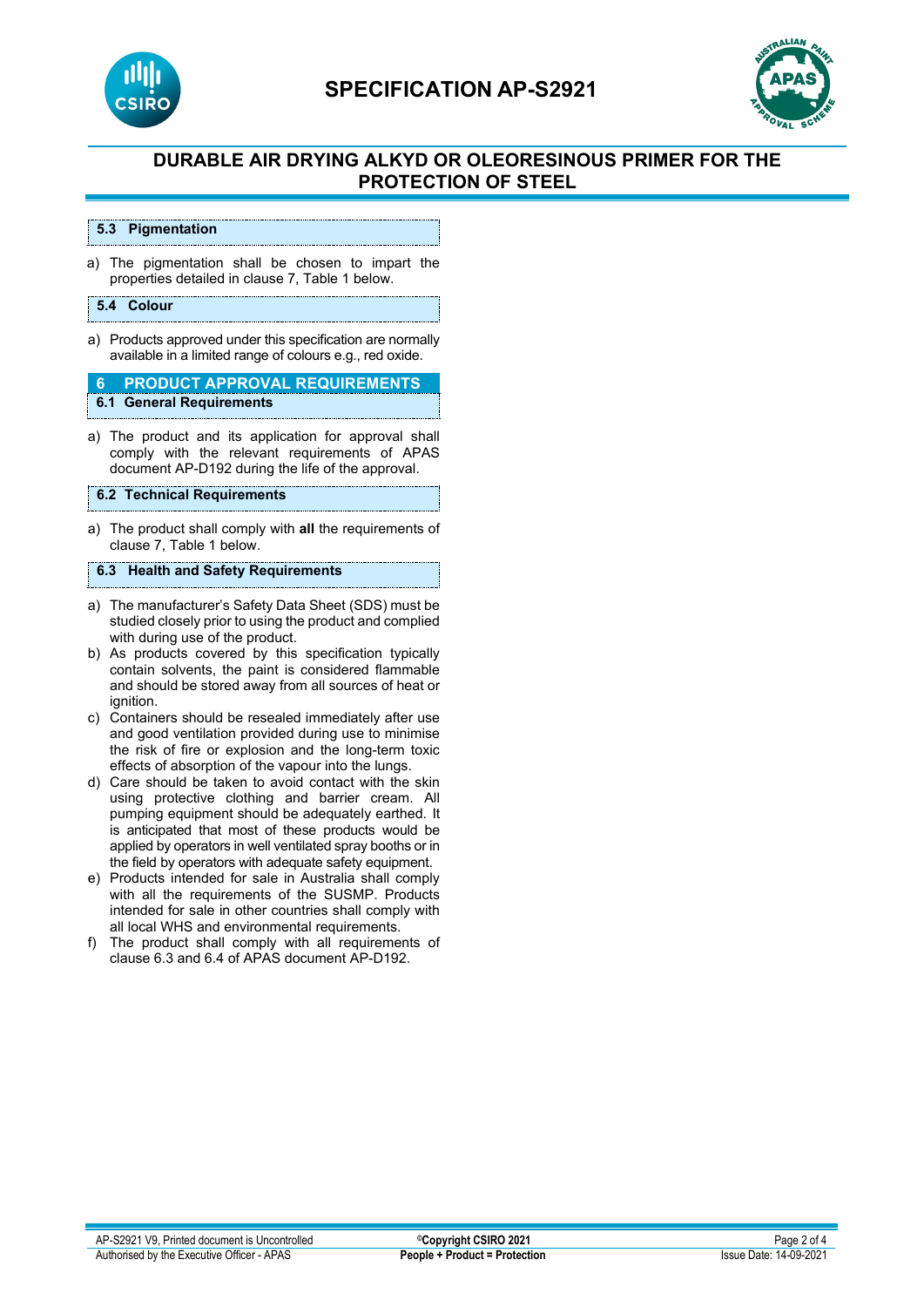



# **DURABLE AIR DRYING ALKYD OR OLEORESINOUS PRIMER FOR THE PROTECTION OF STEEL**

# **7 TABLE 1: PERFORMANCE PROPERTIES**

| <b>TEST</b>                      | <b>AS/NZS</b><br>1580<br><b>METHOD</b>   | <b>REQUIREMENTS</b>                                                                                                                                                              |
|----------------------------------|------------------------------------------|----------------------------------------------------------------------------------------------------------------------------------------------------------------------------------|
| <b>General Requirements</b>      | <b>AS/NZS</b><br>3750.19                 | Shall comply with all the requirements of clause 5 Materials<br>Requirements (except as modified below).<br>All results shall be reported.                                       |
| <b>Volume Solids</b>             | 301.2                                    | Minimum 40%<br>Note: May be calculated from theoretical raw material data.                                                                                                       |
| Thinning or Mixing Properties    | 208.1                                    | Using 10% of manufacturers recommended thinner, there shall be no<br>signs of incompatibility.                                                                                   |
| Viscosity                        | 214.x                                    | State method and record results.                                                                                                                                                 |
| <b>Aged Application</b>          | 205.2 or<br>205.4                        | Following storage for 12 months at routine conditions, the material<br>shall show satisfactory application properties and the dry film shall be<br>free of defects.              |
| Colour - Visual Comparison       | 601.1                                    | Approximate match.                                                                                                                                                               |
| Specular Gloss (60°)             | 602.2                                    | To be recorded.                                                                                                                                                                  |
| Resistance to Natural Weathering | <b>AS/NZS</b><br>3750.19<br>clause 5.5.5 | When exposed at all three exposure sites (as listed in APAS<br>document AP-D192, clause 12) the limits stated in Table 2 of AS/NZS<br>3750.19 shall be achieved after 36 months. |
|                                  | 457.1                                    | All results shall be reported.                                                                                                                                                   |
| <b>VOC Content</b>               | <b>APAS</b><br>AP-D181                   | Refer to APAS document AP-D181 for method and limits.<br>If the APAS specification is not listed on AP-D181, a declaration of<br>VOC content is still required.                  |